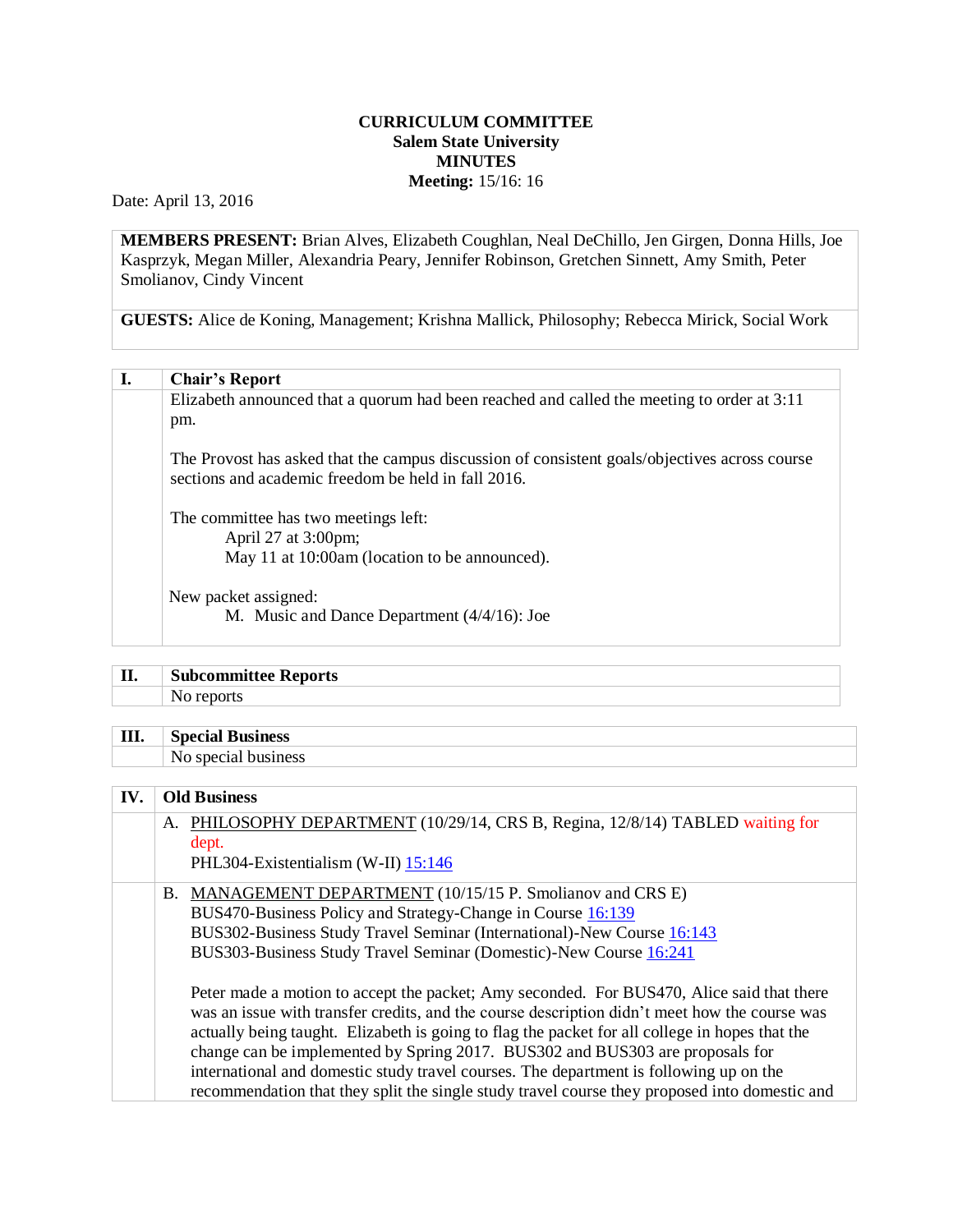| international courses. Megan said that all international study travel courses automatically<br>receive WC certification. Approved with two abstentions.                                                                                                                                                                                                                                                                                                                                                                                                                                                                                                                                                                                                                                                                                                                                                                                                                                                                                                                                                                                                                                                                                                                                                                                                                                                                                                                                                                                                                                                                                                                                                                                                                                                                                               |
|-------------------------------------------------------------------------------------------------------------------------------------------------------------------------------------------------------------------------------------------------------------------------------------------------------------------------------------------------------------------------------------------------------------------------------------------------------------------------------------------------------------------------------------------------------------------------------------------------------------------------------------------------------------------------------------------------------------------------------------------------------------------------------------------------------------------------------------------------------------------------------------------------------------------------------------------------------------------------------------------------------------------------------------------------------------------------------------------------------------------------------------------------------------------------------------------------------------------------------------------------------------------------------------------------------------------------------------------------------------------------------------------------------------------------------------------------------------------------------------------------------------------------------------------------------------------------------------------------------------------------------------------------------------------------------------------------------------------------------------------------------------------------------------------------------------------------------------------------------|
| C. MUSIC AND DANCE DEPARTMENT (10/14/15 D. Hills and CRS A) TABLED<br>MUS102N-Music and Humanities-Change in Course-HP 16:159<br>MUS103-Music and Humanities II-Change in Course-HP 16:160<br>MUS121-Women in Music History-Change in Course-HP 16:164                                                                                                                                                                                                                                                                                                                                                                                                                                                                                                                                                                                                                                                                                                                                                                                                                                                                                                                                                                                                                                                                                                                                                                                                                                                                                                                                                                                                                                                                                                                                                                                                |
| D. GEOGRAPHY DEPARTMENT (10/15/15 D. Hills and CRS A) TABLED<br>Environmental Sustainability Minor-Change in Minor 16:127<br>Geographic Information Science Minor-New Minor 16:128<br>Sustainable Tourism Minor-New Minor 16:129<br>GPH344-Remote Sensing-Change in Course-Change in Course-SR 16:130<br>GPH363-Seminar in Ecotourism-Change in Course-W-II 16:131<br>GPH371-Environmental Sustainability and Society-Change in Course-CS 16:132<br>GPH375-Food, Drink and the Environment-CS 16:133<br>GPH462-Exploring Tourism Destinations-Change in Course 16:134<br>GPH464-Tourism Planning and Development-Change in Course 16:135<br>BS-Geography-Travel and Tourism Concentration-Change in Flowsheet 16:136<br>GPH180-Saving the World-Social Justice in an Era of Climate Change-CS 16:137                                                                                                                                                                                                                                                                                                                                                                                                                                                                                                                                                                                                                                                                                                                                                                                                                                                                                                                                                                                                                                                  |
| E. SCHOOL OF SOCIAL WORK (2/25/16, J. Kasprzyk, CRS A)<br>BSW-Change in Flowsheet 16:217<br>SWK305-Introduction to Social Work Practice-New Course 16:219<br>SWK410-Social Policy: Theory and Analysis-Change in Course 16:220<br>SWK401-Social Work Practice with Individuals, Families, & Groups-New Course-W-III<br>16:221<br>SWK402-Social work Practice with Organizations and Communities-New Course 16:222<br>SWK335-Social Policy: Theory and Analysis-New Course 16:231<br>Joe made a motion to approve the packets; Amy seconded. Rebecca said that Social Work is<br>revising their curriculum. Currently students take 2 practice courses their junior year and then<br>do an internship 2 days a week their senior year. This has caused problems for transfer<br>students. Also it makes more sense to have students taking the practice courses while they're<br>in the field. Under the new system, students will take a practice course (SWK305) their junior<br>year, then two additional practice courses (SWK401 and SWK402) their senior year. SWK401<br>will be the department's W-III class. Joe said that the W-III sub-committee responded<br>enthusiastically to the proposal. The department is also tightening up their admission<br>standards. SWK335 is a new social policy course. It is intended to replace SWK410, which<br>used to be the department's writing course and will eventually be phased out. SWK410 will<br>remain a W-III course in the meantime. Students will not be able to take SWK410 if they have<br>taken SWK335. The department is submitting a new flow sheet, which also includes more<br>elective options outside the department. The options will not be listed on the flow sheet, but<br>will be included in the departmental section of the university catalog. Unanimously<br>approved. |